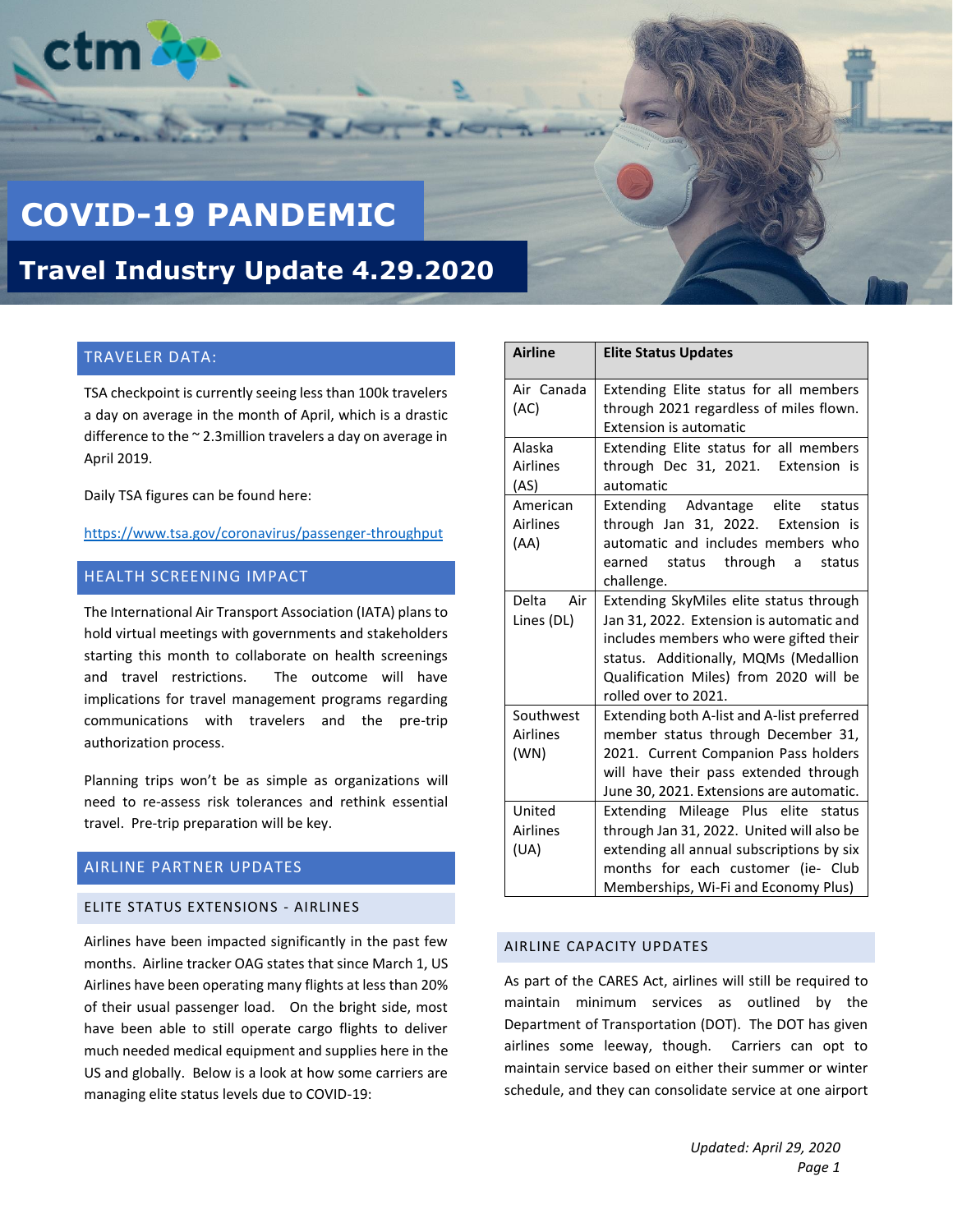in large metropolitan regions where they serve multiple airports, like in the Los Angeles or New York areas. Carriers must receive a waiver from the DOT for any other cities that they want to suspend service amid the COVID-19 crisis.

The smallest airports are apparently being hit the hardest. The DOT has the final decision-making authority on determining what is essential service to keep these airports connected to the national air transport system

| <b>Airline</b>  | Capacity                                      |
|-----------------|-----------------------------------------------|
| Alaska          | Reduced capacity by 80% for April &           |
| Airlines (AS)   | May; Travel for June & beyond still           |
|                 | hasn't been finalized but capacity cuts       |
|                 | will be sizeable. First class seat sales      |
|                 | are being capped at 50% and middle            |
|                 | seats are being blocked on large              |
|                 | aircraft and aisle seats on small aircraft    |
|                 | through May 31st.                             |
| American        | Domestic capacity reduced by up to            |
| Airlines (AA)   | 70% in April and 80% in May and               |
|                 | international by more than 80% for            |
|                 | both April and May. International             |
|                 | summer capacity cut by 60%. See more          |
|                 | details below.                                |
| Delta Air       | Overall capacity has been reduced by          |
| Lines (DL)      | 80% temporarily. See more details             |
|                 | below.                                        |
| JetBlue (B6)    | Overall capacity has been reduced by          |
|                 | 80% over the next two months. JetBlue         |
|                 | is limiting the number of seats               |
|                 | available for purchase, allowing for          |
|                 | more space between passengers.                |
| Southwest       | Cutting capacity by 50% through June          |
| <b>Airlines</b> | 27 <sup>th</sup> . Since Southwest has always |
| (WN)            | allowed passengers to choose their            |
|                 | own seat, and with demand low,                |
|                 | passengers are encouraged to socially         |
|                 | distance themselves and spreadout.            |
| United          | Cutting 90% of its planned capacity in        |
| Airlines (UA)   | May and expects to announce similar           |
|                 | cuts for June in the coming weeks. See        |
|                 | more details below.                           |

#### AMERICAN AIRLINES

American Airlines has reduced their domestic capacity up to 70% for April and 80% for May and international capacity by more than 80% for both April and May, which includes suspension of service into Latin America, the Asia Pacific region and Europe except for the following transoceanic routes:

- Dallas Ft Worth London Heathrow and Tokyo Narita
- Miami London Heathrow

They are still flying short-haul international flights into the Caribbean, Mexico and Canada. American has also announced they will cut international summer capacity by 60%.

American has been flying cargo-only flights across North America, Europe, Asia and South America – it's first regular cargo-only operation since 1984.

Involuntary lay-offs and furloughs are off the table through September  $30<sup>th</sup>$ , due to the government stimulus plan, however American has offered employees voluntary options such as reduced work schedule, leave without pay or early retirement.

American is blocking 50% of its middle seats and has their team monitoring flights closely to maintain social distancing onboard. In addition, first class immediately opposite the jump seat will also be blocked.

Since American has a mostly young fleet, most aircraft are equipped with the HEPA filtration system similar to hospitals (hospital grade), which filters out the air in the cabin every 2-4 minutes. American is also changing out the HEPA Filters more often than the CDC requires. Additional fogging procedures are happening nightly (350 degree area, kills germs for 7 days). American identified 11 surface points that would be targeted for fogging including seats, In-flight entertainment, tray tables, overhead bins, all leather on board and seat backs. American uses an EPA-approved disinfectant that poses no threat to passengers, similar to what is used in hospitals.

#### DELTA AIR LINES

Delta Air Lines has reduced their overall capacity by 80% temporarily and is only flying a handful of transoceanic flights which includes the following routes: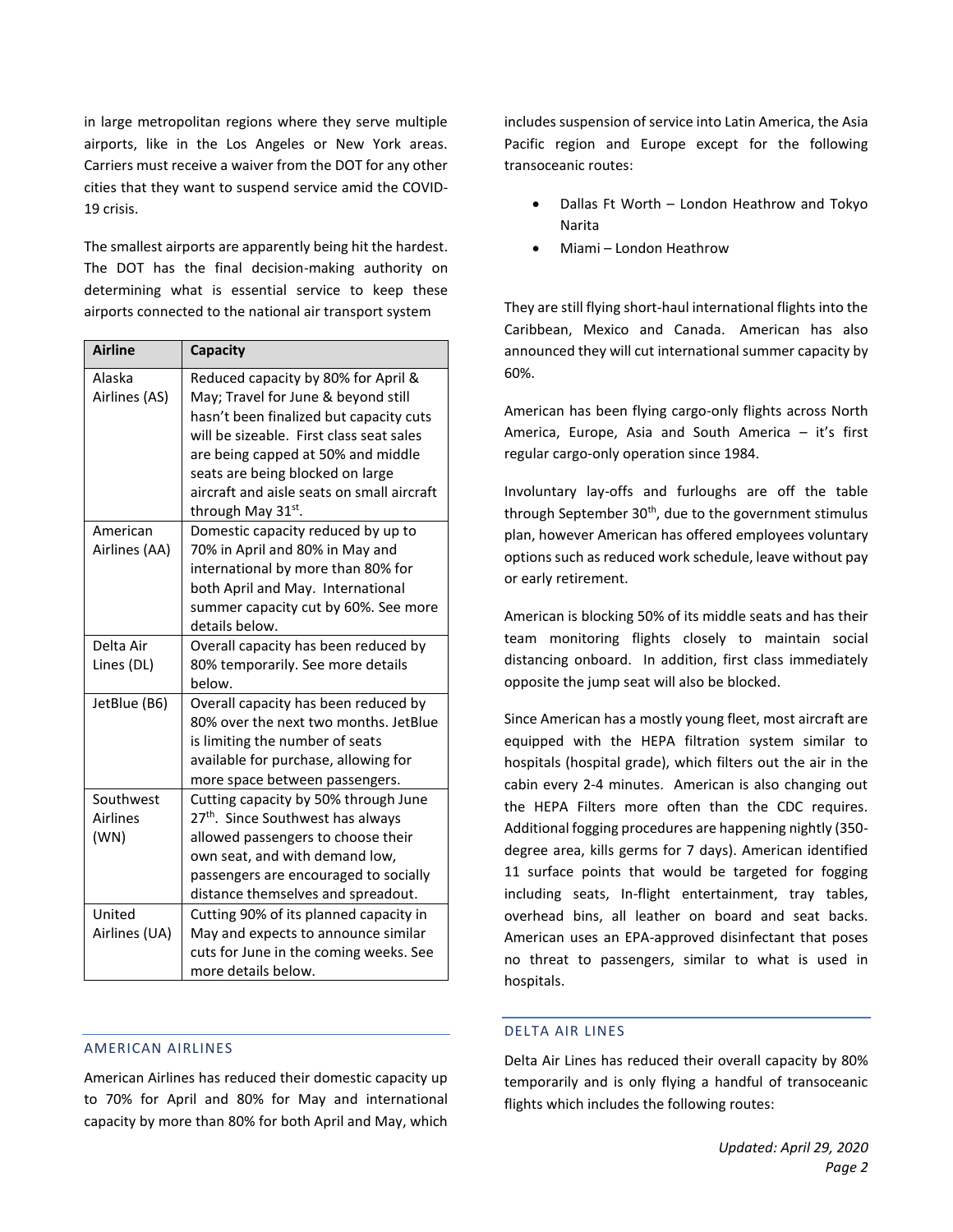Atlanta - Amsterdam and London Heathrow

Detroit – Amsterdam and Seoul Incheon

Seattle Tacoma – Seoul Incheon and Tokyo Haneda

Delta has been flying cargo-only flights to Europe, Asia and Australia in March. In mid-April, Delta began flying daily cargo flights between Detroit and Asia

Delta has cut pay for officers and director level employees temporarily and approximately 35,000 employees have voluntarily taken an unpaid leave.

To encourage and support social distancing, Delta is blocking all middle seats in Main Cabin, Comfort + and Premium Select across all flights through May 31<sup>st</sup>. Delta has also paused automatic Medallion upgrades in advance temporarily – these will now be processed at the gate, in the same priority order as usual. In addition, Delta will only be boarding 10 passengers at a time, enforcing back of aircraft to front boarding, reminding them to social distance during the boarding process.

Delta is currently fogging all aircraft who remain on the ground for a period of 4 hours or more with Matrix 3 product, known to kill most virus including COVID-19. Starting in May ALL planes will be fogged before each flight both domestic and international, regardless of turnaround time. Same Matrix 3 product is being used to clean all passenger touch points from armrests, inflight entertainment, overhead bib latches, seat belts, to name a few. Delta is working with TSA and airport authorities to assure a similar process is adopted for all other touch points prior to reaching the gate.

## UNITED AIRLINES

As of April 12<sup>th</sup>, United has temporarily reduced schedules to and from SFO and LAX to better align with current demand. For at least the next three weeks, daily flights out of LAX have been reduced to 13 (from 33) to 6 destinations (from 19) and daily flights out of SFO have been reduced to 50 (from 65) to 37 destinations (from 40).

United has also reduced schedules for at least the next three weeks to and from Newark and LaGuardia. From Newark, United will offer approximately 15 total daily flights to hubs and service three international destinations – Frankfurt, London and Tel Aviv. From LaGuardia, United will offer two daily flights to Chicago

United Airlines cutting capacity in May by 90% and is expected to announce similar cuts for June. Capacity and changes to their schedule for July and August have not yet been finalized but are expected to remain suppressed for the remainder of 2020.

United is operating 40 cargo-only charter flights per week including flights between Chicago and Frankfurt.

United will not furlough or lay off any employees through September  $30<sup>th</sup>$  but voluntary reduced work hours and leave without pay have started.

To encourage and support social distancing, United will be blocking seats so that no one has a seatmate. This means middle seats are being blocked, and regional jets with a 2- 2 configuration, one seat on each side will be blocked. First class will also have seats blocked so that nobody has seatmates. First class capacity will be cut by 50%, which will make upgrades harder to clear - upgrades will only be cleared at the gate (but will continue to be in processed by elite status order per normal, just not in advance). This is currently in effect through May  $31<sup>st</sup>$  but may be extended.

United is currently disinfecting wide-body aircraft with electrostatic sprayers, different than fogging, for flights arriving from international destinations. This started with Newark (EWR) and is being rolled out to other hub airport locations. This is in addition to its enhanced cleaning procedure already in place for cabins. United has also stated that any aircraft that has transported an employee or customer believed to have coronavirus, per the CDC, will be taken out of service for a full decontamination process. This will include regular cleaning procedures as well as washing the ceilings and overhead bins and scrubbing the interior.

*Electrostatic spraying delivers charged EPA-approved disinfectant droplets that are actively attracted to surfaces, including the back sides and crevices of surfaces regardless of the direction of spray for complete wraparound disinfection coverage. Whereas fogging uses a high-grade, EPA-registered disinfectant and virucide that*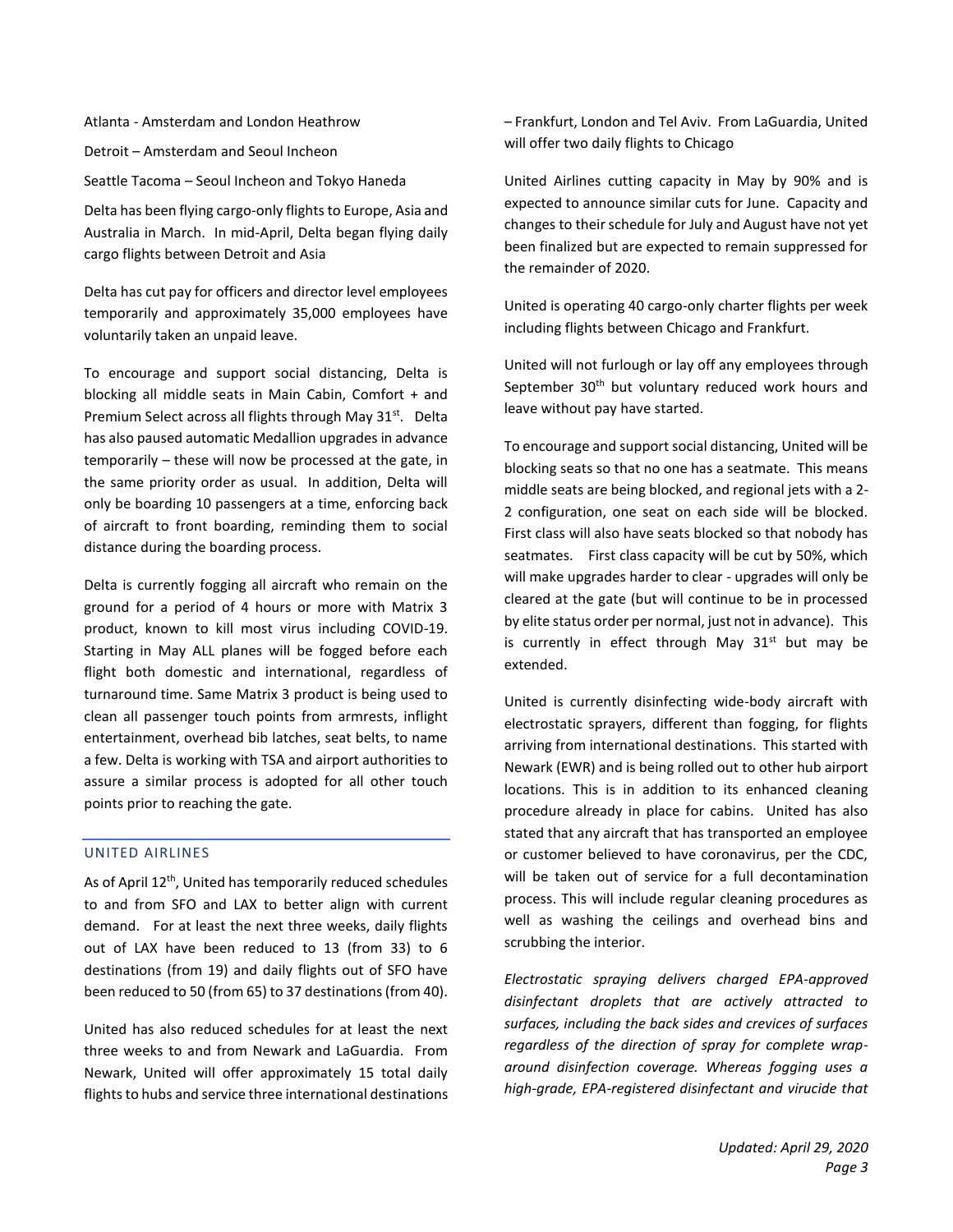*is highly effective against many communicable diseases, including COVID-19.* 

## AIRLINE ACTION PLANS

## DOMESTIC US

US carriers have reached agreements with the government for stimulus aid as part of the CARES Act. Part of the terms include the right to buy shares by the US government, which vary by carrier.

| <b>Airline</b>  | <b>Agreement and Inclusions</b>                    |
|-----------------|----------------------------------------------------|
| Alaska          | \$992m which will cover payroll and                |
| Airlines and    | benefits, \$267m of which is a loan.               |
| Horizon Air     | The carriers plan to apply for an                  |
|                 | additional loan of \$1.128 billion                 |
|                 | through a separate program in the<br>Act.          |
| American        | \$5.8b which will support payroll                  |
| <b>Airlines</b> | needs, \$4.1b of which is a direct                 |
|                 | grant and the other \$1.7b is a low                |
|                 | interest loan. American is also                    |
|                 | planning on applying for a \$4.75b                 |
|                 | loan from the U.S. treasury.                       |
| Delta Air       | \$5.4b which will support payroll                  |
| Lines           | needs, \$1.6b of which is a 10-year                |
|                 | unsecured low interest loan. Delta                 |
|                 | has also raised more than \$3b in                  |
|                 | cash during the first quarter of 2020.             |
| JetBlue         | \$935.8m, of which \$685.1m in direct              |
|                 | support and \$250.7m in low-interest               |
|                 | loans. The total represents 76% of                 |
|                 | payroll for 2Q and 3Q.                             |
| Southwest       | \$3.2b, of which \$2.3b will support               |
| <b>Airlines</b> | payroll needs and a loan of ~\$1b.                 |
| United          | \$5b, of which approximately \$3.5b                |
| <b>Airlines</b> | will be a direct grant and                         |
|                 | approximately \$1.5b will be a low                 |
|                 | interest loan. This will cover three-              |
|                 | quarters of payroll through Sep 30 <sup>th</sup> . |

#### INTERNATIONAL CARRIERS

64 global airlines have temporarily ceased flying scheduled flights due to travel bans, airspace closures and temporary low demand for travel.

CANADA

Air Canada will be suspending all flights between Canada and the US as of April  $26<sup>th</sup>$  as a result of the agreement between both governments to extend border restrictions by an additional thirty days. Flights should resume effective May 22<sup>nd</sup>. Air Canada has already furloughed 16,500 employees temporarily and cut capacity by 50% through the end of Q2.

WestJet has suspended trans-border and international routes through June  $4<sup>th</sup>$  and has now cut their domestic flight schedule by 4,000 flights per week as well through June 4<sup>th</sup>. They have also announced plans beginning May 1<sup>st</sup> to lay off 1,700 pilots across its mainline carrier and regional subsidiary Encore and low-cost carrier, Swoop.

## TRANSATLANTIC (INCLUDING MIDDLE EAST, AFRICA)

International Airlines Group (IAG), parent company of British Airways and Iberia Airlines has cut capacity by 90% for April and May. British Airways London City and London Gatwick services temporarily grounded.

Lufthansa Group, which includes Lufthansa, Austrian, Swiss and Brussels, has cut capacity by 95% and has made the decision to reduce capacity of flight operations long term by decommissioning 18 aircraft and withdrawing eleven Airbus A320s from short-haul operations. Due to the reduction, Lufthansa will be reducing capacity at its hubs in both Munich and Frankfurt. Swiss will continue to offer three weekly long-haul flights to Newark (USA) from Zurich and Geneva but will reduce the frequency of both short and medium-haul flights to select European cities.

Emirates recently tested a rapid COVID-19 blood test at check in for a flight from Dubai to Tunisia, based on Tunisian government requirements. The test, which takes about 10 minutes to obtain results, isn't ready for widespread usage. Emirates had announced plans to begin select service again starting in June but that has now been pushed back to July, subject to travel ban restrictions being lifted.

Turkish Airlines has currently suspended their international operation through May 20<sup>th</sup> and domestic flights are suspended currently through May  $1<sup>st</sup>$ .

South African Airways has temporarily grounded all its flights through the end of May except for a few dozen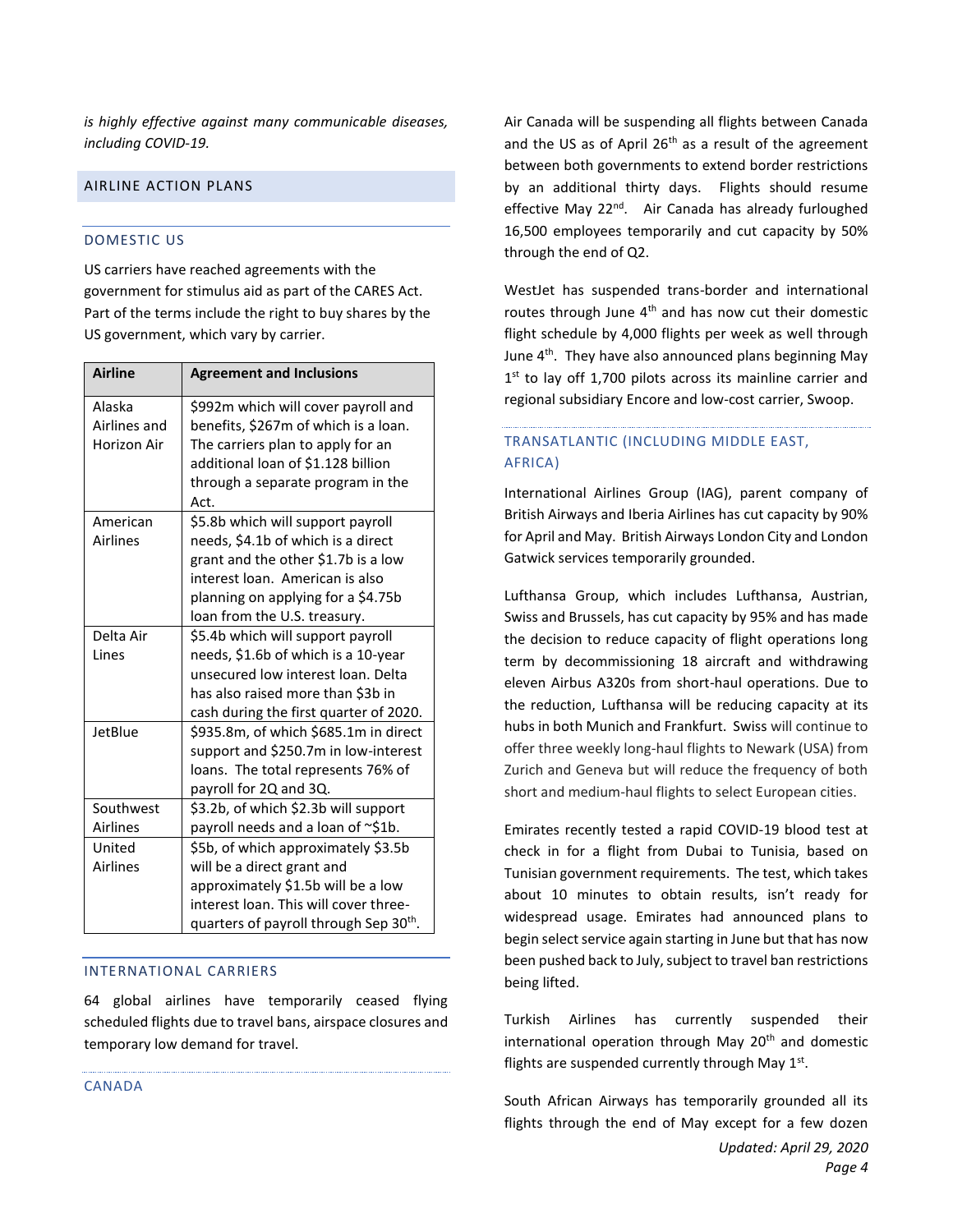repatriation flights for travelers needing to get home. The South African government is pressing unions to avert a collapse of the carrier, which has been undergoing a business rescue prior to the COVID-19 pandemic.

#### SOUTH PACIFIC

The Australian government has awarded both Qantas and Virgin Australia \$165 million to subsidize flights between the capital cities and 11 regional centers for the next two months. Virgin's domestic network consists of a single daily flight between Sydney and Melbourne and Qantas' domestic capacity has been reduced by 60%. Both Qantas and Virgin Australia have cut their international capacity temporarily 100%.

As of April 21, 2020, it was announced that Virgin Australia entered voluntary administration to recapitalize the business and ensure it emerges in a stronger financial position after the COVID-19 crisis has stabilized. Virgin Australia will continue to operate its scheduled international and domestic flights which are helping to transport essential workers, maintain cargo needs and repatriate Australian citizens back home.

Air New Zealand will operate a limited number of international flights through June 30th to support essential travel and cargo needs on key trade routes. Domestic service into Auckland will continue as scheduled but at a reduced capacity to allow passengers to connect through to Tasman and Pacific routes. All other domestic New Zealand travel is for essential services only.

#### ASIA

Japan Airlines has cut its domestic capacity by 49% in April and plans to cut international capacity by 95% through May, operating some cargo-only flights on selected routes.

All Nippon Airways (ANA) has cut its domestic capacity by 50% and has cut most of its international capacity through the second week in May.

Cathay Pacific has announced plans to lay off 286 cabin crew based out of the US and furlough 201 pilots based in Australia and the UK until global travel demand rebounds. Cathay Pacific has cut capacity by 97% through May.

Singapore Airlines cut capacity by 96% in April and will extend those flight cancellations through May only flying to 15 destinations. Customers whose flights were cancelled will retain the full value of their ticket plus bonus flight credits, anywhere from \$50-\$350US based on cabin class originally booked.

Korean Airlines has grounded most of its international capacity through May  $31^{st}$ . They have also placed 70% of its 19,000 staff based in Korea on leave for 6 months.

#### LATIN AMERICA AND MEXICO

AeroMexico will operate at 20% capacity for the month of April and currently has 70% of its fleet grounded. 16% of AeroMexico's Dreamliner fleet is now operating cargo flights between Mexico City and Shanghai, China, carrying medical supplies into the country.

LATAM has cut capacity by 95% temporarily through May with limited operations in both Brazil and Chile. Operations in Colombia, Argentina, Ecuador and Peru are temporarily suspended. Long-haul routes will be limited to six weekly flights between Miami and Santiago and three weekly flights between Miami and Sao Paulo.

#### TRAVEL REBOUNDING IN SOME AREAS

In markets where the coronavirus outbreak is diminishing, flights are slowly beginning to bounce back. According to the International Air Transport Association, load factors on domestic flights in China have jumped to 60% in certain regions and continuing the grow. Hopefully we will share that same upward trend here in the US in the coming months.

## HOTEL PARTNER UPDATES

#### HOTEL LAYOFFS AND FURLOUGHS

Hotels are furloughing many of their hotel property-based staff and relying on a skeleton crew to keep up with any day to day operations. On the NAM side, almost all have had a reduction of pay of some type. Our representatives are either furloughed entirely, working part time or full time with reduced wages. RFP's for most chains have been postponed until workers can return. Return dates for hotel employees range from May – early July based on the position/market.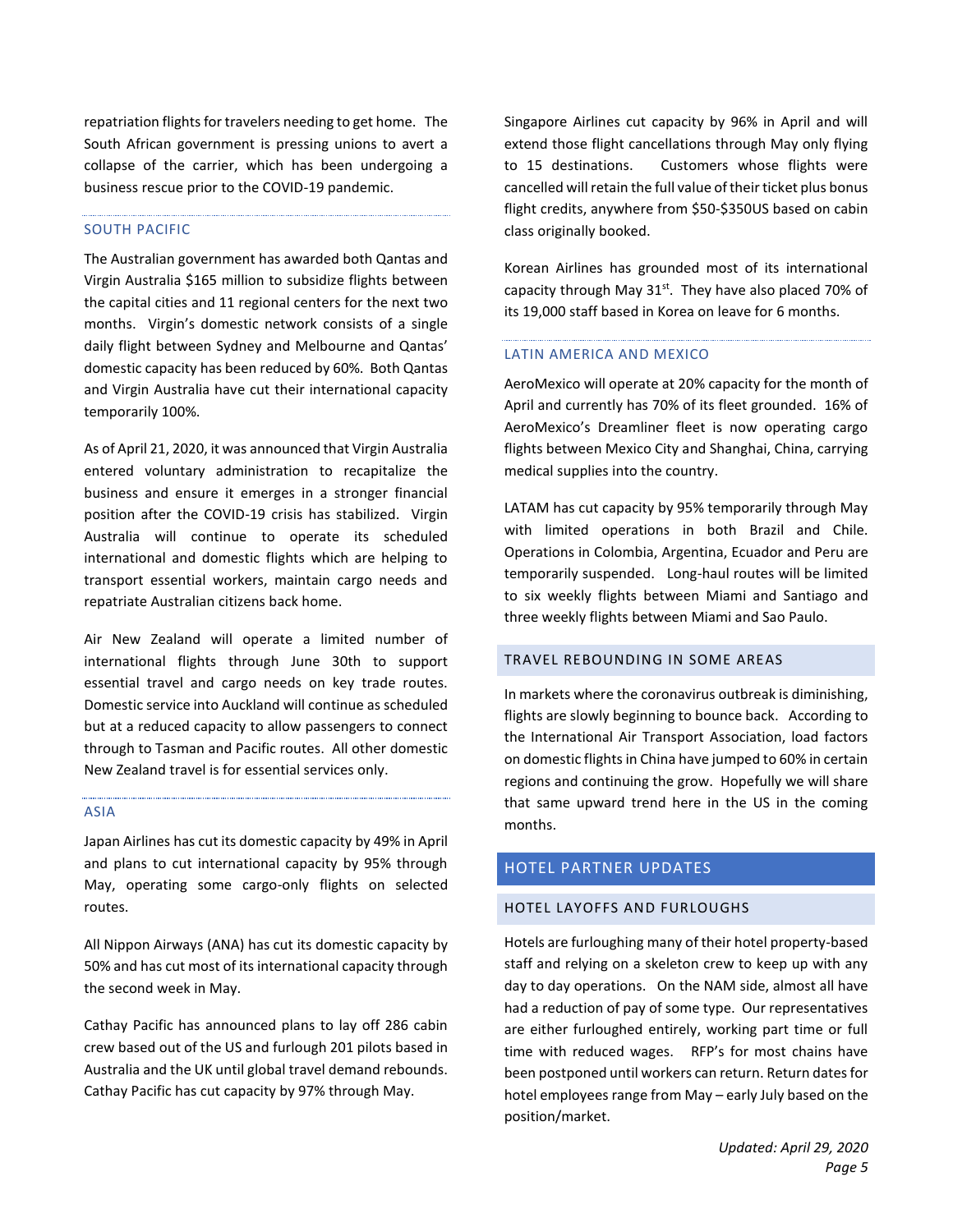## ELITE STATUS EXTENSIONS – HOTELS

| <b>Hotel Chain</b>   | <b>Elite Status Updates</b>                                                                                                                                                                                                                                                                                                                                                                                                                                                                                                                                                                                                                                                      |
|----------------------|----------------------------------------------------------------------------------------------------------------------------------------------------------------------------------------------------------------------------------------------------------------------------------------------------------------------------------------------------------------------------------------------------------------------------------------------------------------------------------------------------------------------------------------------------------------------------------------------------------------------------------------------------------------------------------|
| Accor                | Accor has announced that all Accor<br>Live Limitless (ALL) tiers of status $-$<br>Silver, Gold, Platinum and Diamond<br>- will be extended an additional<br>year for all members residing in<br>Greater China, including the<br>mainland, Hong Kong, Macau, and<br>Taiwan. These statuses will now<br>expire Dec. 31, 2021, regardless of<br>how many eligible nights a member<br>completes in 2020.<br>Members outside of these countries<br>are not yet eligible for the status<br>extension.                                                                                                                                                                                  |
| <b>Best Western</b>  | Best Western has extended the<br>loyalty status of all Best Western<br>Rewards members globally through<br>Jan. 31, 2022, with no need to fulfill<br>the necessary requirements,<br>according to a company statement.<br>Members who downgraded a tier at<br>the end of 2019 will be leveled up to<br>their previous tier and will maintain<br>that status through Jan. 31, 2022,<br>without the need to fulfill the<br>necessary qualifications. In addition,<br>BWR members can donate their<br>reward points to the Best Western<br>Hotels & Resorts charitable fund,<br>Best Western for a Better World,<br>which has committed to supporting<br>those affected by the virus |
| <b>Choice Hotels</b> | worldwide.<br>Choice Hotels has paused points<br>expiration for all Choice Privileges<br>members until May 31, 2020,<br>according to a company<br>spokesperson. The program also<br>allows members to donate points to<br>charitable organizations, including<br>the American Red Cross. One new<br>option is Serta's "Stay Home, Send<br>Beds" program, through which<br>members can donate points toward<br>beds for hospitals and medical                                                                                                                                                                                                                                     |
|                      | facilities in need because of the<br>Covid-19 crisis. Choice for a limited                                                                                                                                                                                                                                                                                                                                                                                                                                                                                                                                                                                                       |

|                  | time will match 100 percent of          |
|------------------|-----------------------------------------|
|                  | Choice Privileges points donated to     |
|                  | this initiative.                        |
| Hyatt            | Hyatt Hotels Corp. is suspending the    |
|                  | forfeiture of World of Hyatt points     |
|                  | through Dec. 31, 2020, according to     |
|                  | a company spokesperson. Typically,      |
|                  | points do not expire unless a           |
|                  | member's account is inactive for 24     |
|                  | months. All unused Free Night, Suite    |
|                  | Upgrade or Club Lounge Access           |
|                  | awards scheduled to expire between      |
|                  | March 1 and Dec. 31, 2020, will be      |
|                  | extended to Dec. 31, 2021. Awards       |
|                  |                                         |
|                  | that expired between March 1-31,        |
|                  | 2020, will be replaced with new         |
|                  | awards on April 20. Awards expiring     |
|                  | in later months will have their         |
|                  | rewards replaced on the 20th day of     |
|                  | the month in which they were            |
|                  | scheduled to expire. In addition,       |
|                  | World of Hyatt is extending all status  |
|                  | and benefits for all existing elite     |
|                  | members without having to re-           |
|                  | qualify, meaning whatever a             |
|                  | member's status was on March 31,        |
|                  | 2020, will be automatically updated     |
|                  | to reflect a Feb. 28, 2022 expiration   |
|                  | date.                                   |
| Hilton           | Members of Hilton Worldwide's           |
|                  | loyalty program, Hilton Honors,         |
|                  | whose 2019 status was scheduled to      |
|                  | be downgraded on March 31, 2020,        |
|                  | whether Diamond, Gold or Silver,        |
|                  | will receive an extension through       |
|                  | March 31, 2021, according to a          |
|                  | company statement. Likewise, 2020-      |
|                  | member status will be extended          |
|                  | through March 31, 2022. In addition,    |
|                  | Hilton will pause the expiration of all |
|                  | points scheduled to expire before       |
|                  | Dec. 31, 2020. The company also has     |
|                  | extended the expiration date of all     |
|                  | unexpired Weekend Night Rewards         |
|                  | as of March 11, 2020, and all new       |
|                  | ones issued until Aug. 30, 2020,        |
|                  | through Aug. 31, 2021.                  |
| Intercontinental | InterContinental Hotels Group has       |
| Hotel Group      | reduced its IHG Rewards Club elite      |
| (IHG)            | membership criteria this year by 25     |
|                  | percent or more, according to a         |
|                  | company statement. Gold status has      |
|                  | been reduced from 10,000 points or      |
|                  |                                         |